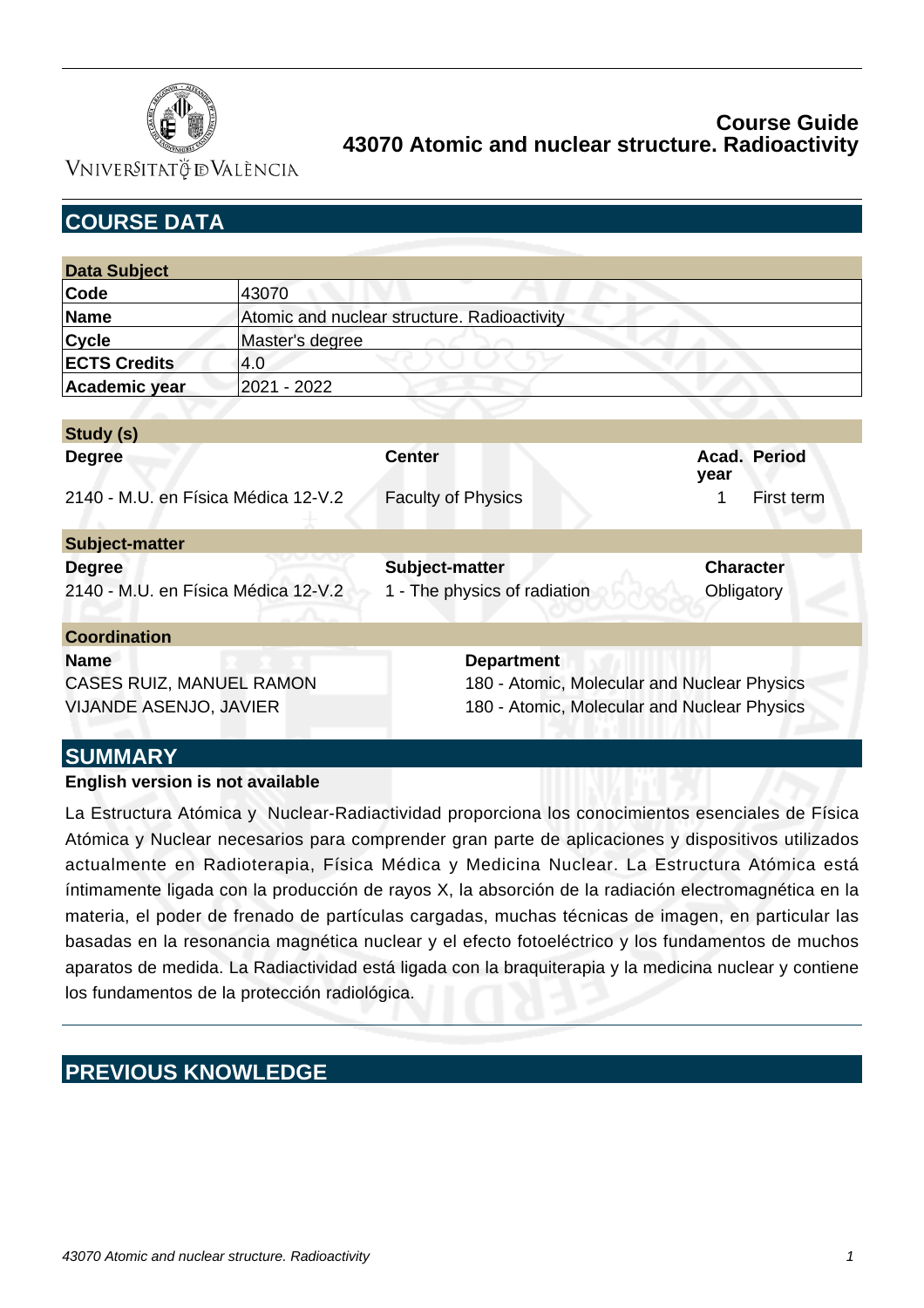

VNIVERSITATÖ ID VALÈNCIA

### **Relationship to other subjects of the same degree**

There are no specified enrollment restrictions with other subjects of the curriculum.

#### **Other requirements**

A basic working knowledge of Atomic and Nuclear Physics is required

## **OUTCOMES**

#### **2140 - M.U. en Física Médica 12-V.2**

- Students can apply the knowledge acquired and their ability to solve problems in new or unfamiliar environments within broader (or multidisciplinary) contexts related to their field of study.
- Students are able to integrate knowledge and handle the complexity of formulating judgments based on information that, while being incomplete or limited, includes reflection on social and ethical responsibilities linked to the application of their knowledge and judgments.
- Students can communicate their conclusions, and the knowledge and rationale underpinning these, to specialist and non-specialist audiences, clearly and unambiquously.
- Students have the learning skills that will allow them to continue studying in a way that will be largely self-directed or autonomous.
- Be able to access the information required (databases, scientific articles, etc.) and to interpret and use it sensibly.
- Students have the knowledge and understanding that provide a basis or an opportunity for originality in developing and/or applying ideas, often within a research context.
- Know how to write and prepare presentations to present and defend them later.
- Be able to access to information tools in other areas of knowledge and use them properly.
- To prepare a clear and concise memory of the results of your work and the conclusions obtained.
- Use the different exhibition techniques oral, written, presentations, panels, etc., to communicate the knowledge, proposals and positions.
- Project the knowledge on specific problems and know how to summarize and extract the most relevant arguments and conclusions for their resolution.
- To acquire a critical attitude that allows you to make reasoned judgments and defend them with rigor and tolerance.
- Critically analyze both his/her work and that of the colleagues.

## **LEARNING OUTCOMES**

### **English version is not available**

Al finalizar el proceso de enseñanza-aprendizaje el estudiante deberá ser capaz de:

- Conocer de los fundamentos de la Estructura Atómica.
- Comprender el funcionamiento de aparatos basados en procesos atómicos.
- Conocer las características particulares de los distintos procesos de desintegración radioactiva.

Aplicar las leyes de la desintegración radiactiva al cálculo de dosis en braquiterapia y Medicina Nuclear.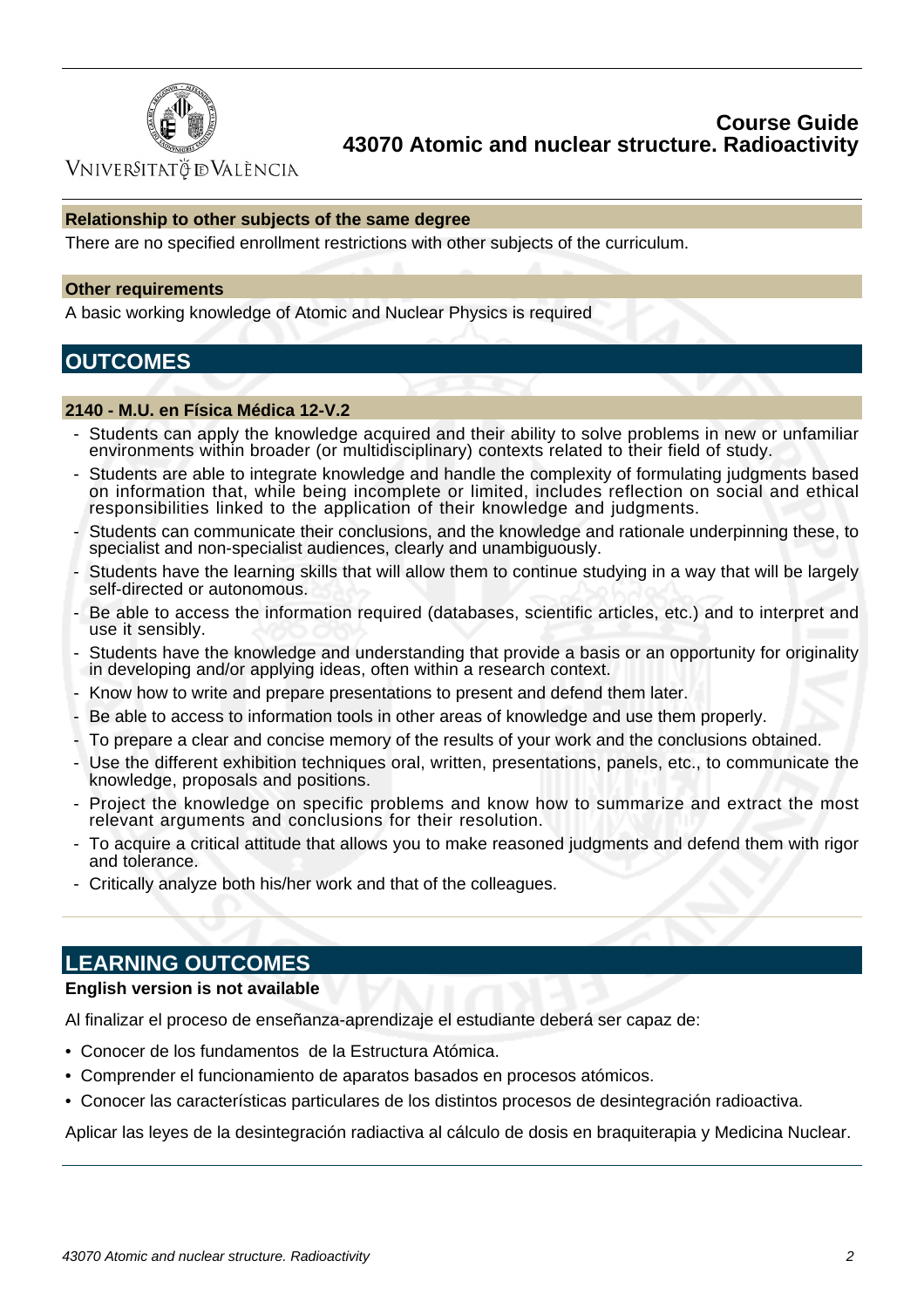

VNIVERSITATÖ ID VALÈNCIA

# **DESCRIPTION OF CONTENTS**

### **1. The components of the atom**

The electron. Millikan experiment. Rutherford experiment. The atomic nucleus. Rutherford model of the atom. Atomic spectroscopy. Rydberg formula. Bohr model of the atom. The proton. The neutron. Photons. Wave-particle duality. Isotopes. Isotope separation. Atomic magnetism. Magnetic moments. Spin. Stern-Gerlach experiment.

### **2. Atomic Structure**

Quantum model of the atom. Orbitals. Energy spectra. Fine structure. Spin orbit interaction. Two electron atoms. Screening. Complex atom spectra. Periodical System and shell structure. Ground atom states. Hund rules.

### **3. Nuclear Structure**

Nuclear forces. Mass and abundance of nuclides. Nuclear binding energy. The nuclear radius. Nuclear electromagnetic moments. Nuclear shapes. Nuclear excited states. Shell model. Liquid drop model. Collective models.

#### **4. Radiactive decay modes**

Nuclear level diagrams. Alpha decay. Beta decay. Electronic capture (EC). Gamma emission. Annihilation radiation. Internal conversion. Auger electrons. Neutron sources. Radioactive products of nuclear fission.

#### **5. Radioactive decay laws**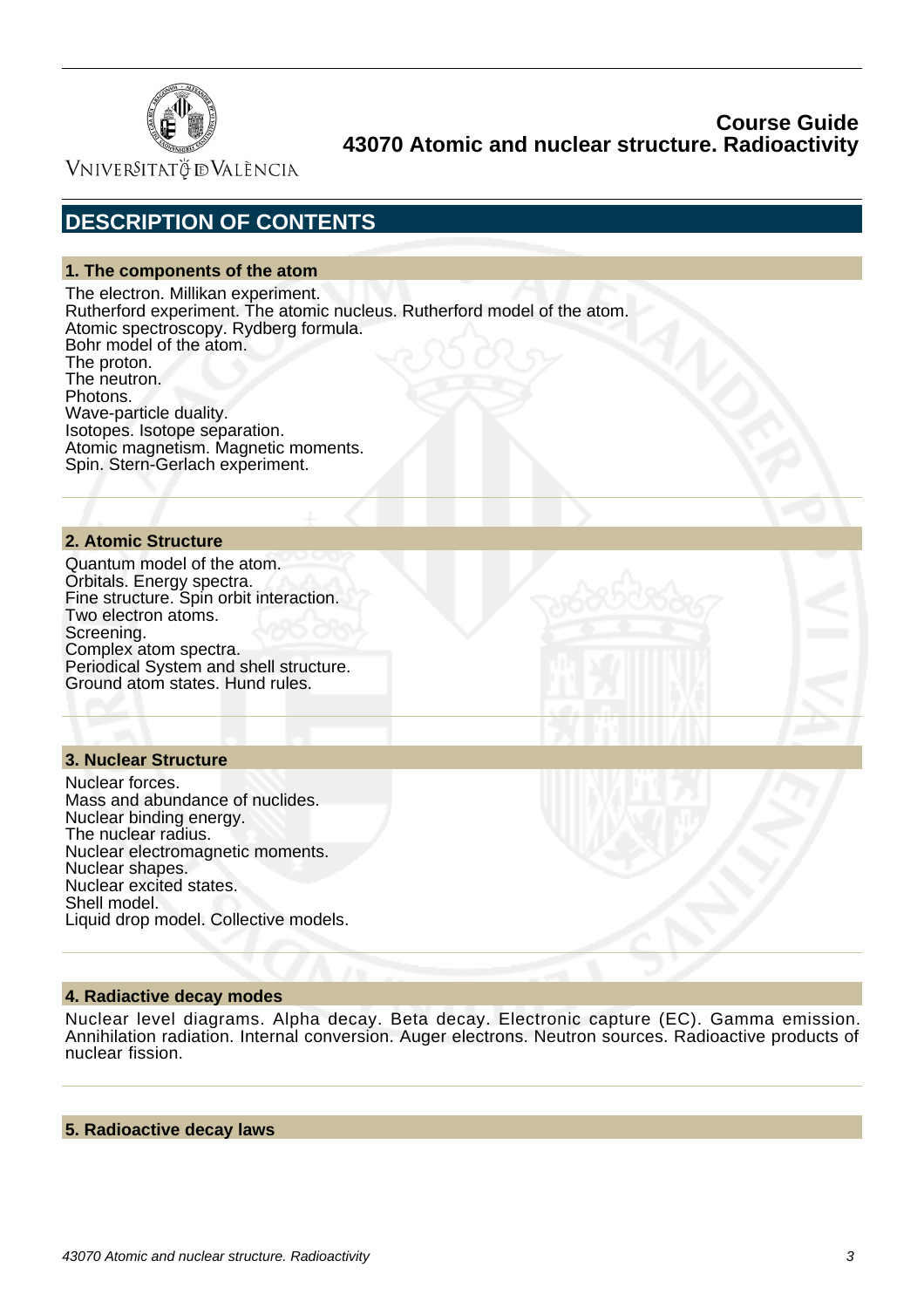

VNIVERSITATÖ ID VALÈNCIA

Radioactive units. Activity. Specific activity. The Radioactive Decay Law. Decay constant, half-life and mean lifetime. Fluctuations in Radioactive Decay. Multimodal decays. Partial decay constants. Quantum theory of radioactive decays Growth of daughter activities. Serial radioactive decay. Bateman equations. Radioisotope Production by Irradiation Natural radioactivity. Natural series. Radon decay. Radioactive dating.

#### **6. Laboratory experiments**

"Measurement of the half-life of a short-lived radioisotope with a NaI(Tl) detector"

# **WORKLOAD**

| <b>ACTIVITY</b>                              | <b>Hours</b> | % To be attended |
|----------------------------------------------|--------------|------------------|
| Theory classes                               | 24,00        | 100              |
| Laboratory practices                         | 16,00        | 100              |
| Attendance at events and external activities | 2,00         |                  |
| Study and independent work                   | 10,00        |                  |
| Readings supplementary material              | 8,00         |                  |
| Preparation of evaluation activities         | 10,00        |                  |
| <b>Preparing lectures</b>                    | 15,00        |                  |
| Preparation of practical classes and problem | 15,00        |                  |
| TOTAL                                        | 100,00       |                  |

## **TEACHING METHODOLOGY**

### **English version is not available**

- MD1 Clases teóricas de lección magistral locutadas y visualizadas vía on-line.
- MD2 Clases prácticas de laboratorio.
- MD3 Videoconferencias de resolución de dudas de los problemas propuestos.
- MD4 Videoconferencias para resolución de prácticas de cálculo

## **EVALUATION**

## **English version is not available**

- Controles realizados a lo largo del curso. 35%
- Examen escrito sobre los contenidos desarrollados en las clases teóricas y prácticas de la asignatura. 50%.
- Evaluación de las memorias escritas de trabajos y prácticas. 15%.